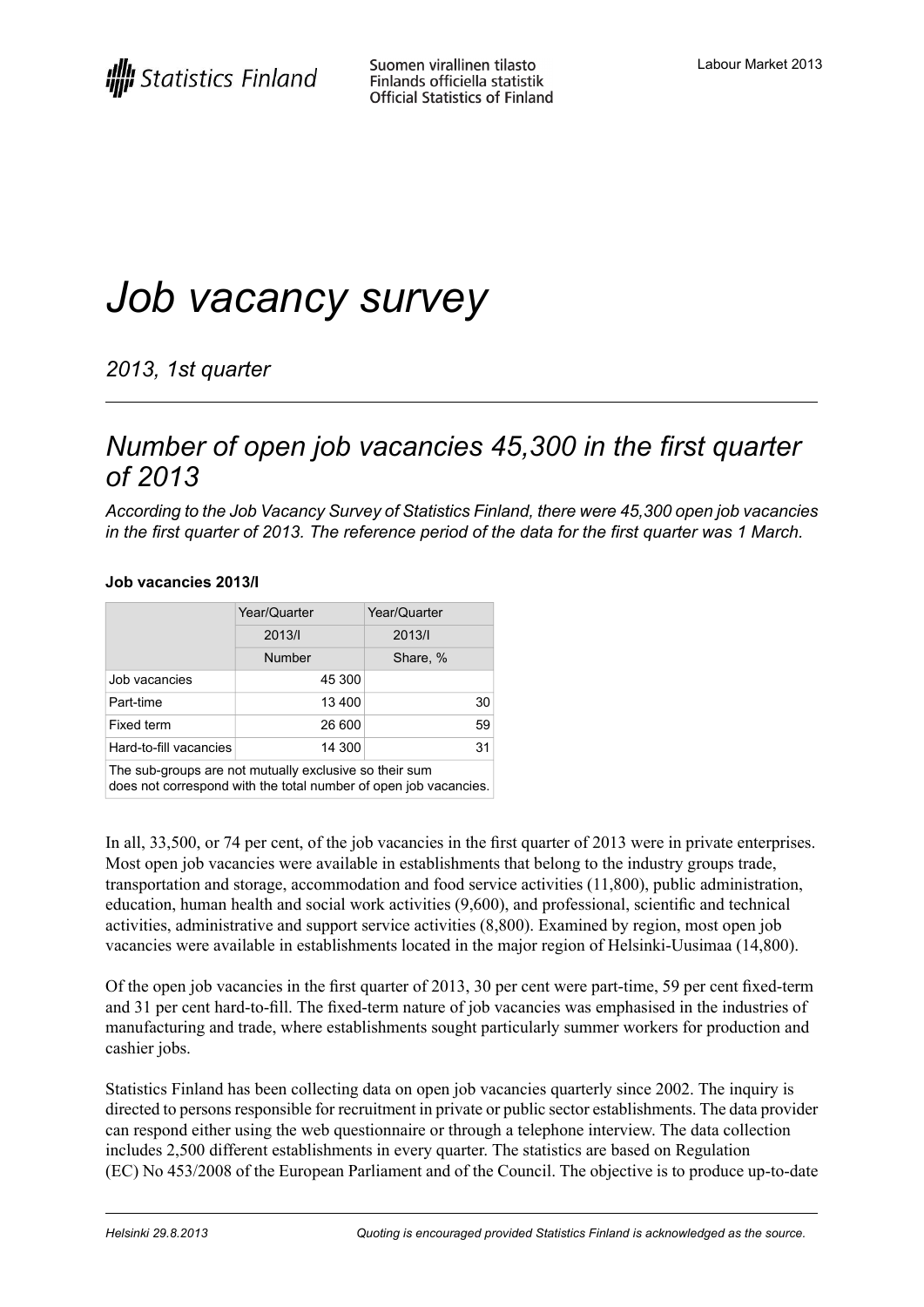and comparable information about the number and structure of job openings on the labour markets of EU Member States.

The sample design of the Job Vacancy Survey was changed for the statistical year 2013 so that the target samples and strata better correspond with the information needs of data users. The implemented reforms have a considerable effect on the results and they cannot be compared to previously published data. Data based on the new design in the Job Vacancy Survey are published from the first quarter of 2013 onwards. The previously produced time series are no longer updated. Further information can be found in the Methodological description, which is part of the Quality description of the statistical release in Finnish http://www.stat.fi/til/atp/2013/01/atp\_2013\_01\_2013-08-29\_laa\_001\_fi.html.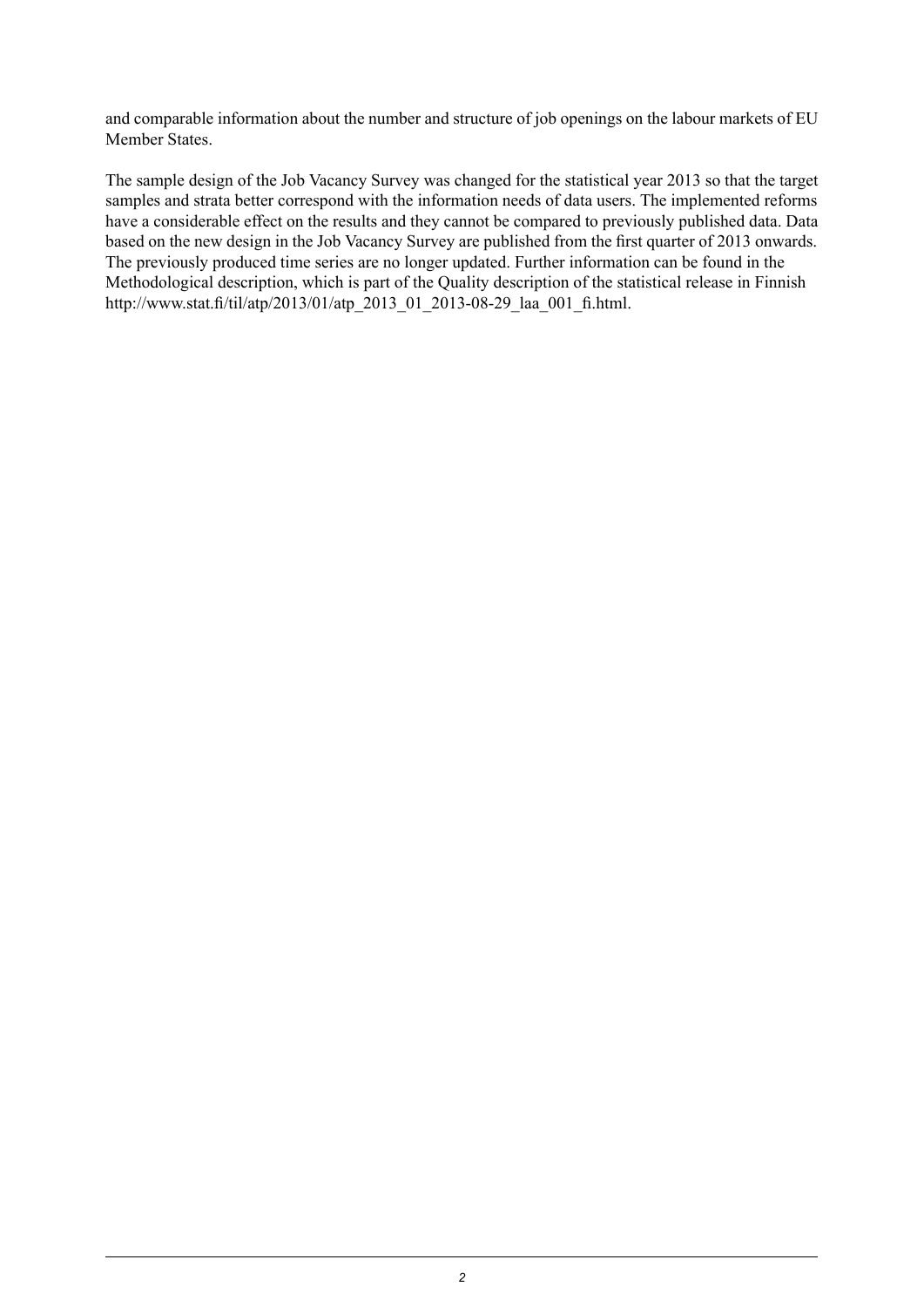# *Contents*

### *Tables*

### **Appendix tables**

| Appendix table 4. Job vacancies by location (major region 2012) of the local kind of activity unit 2013/14 |  |
|------------------------------------------------------------------------------------------------------------|--|
|                                                                                                            |  |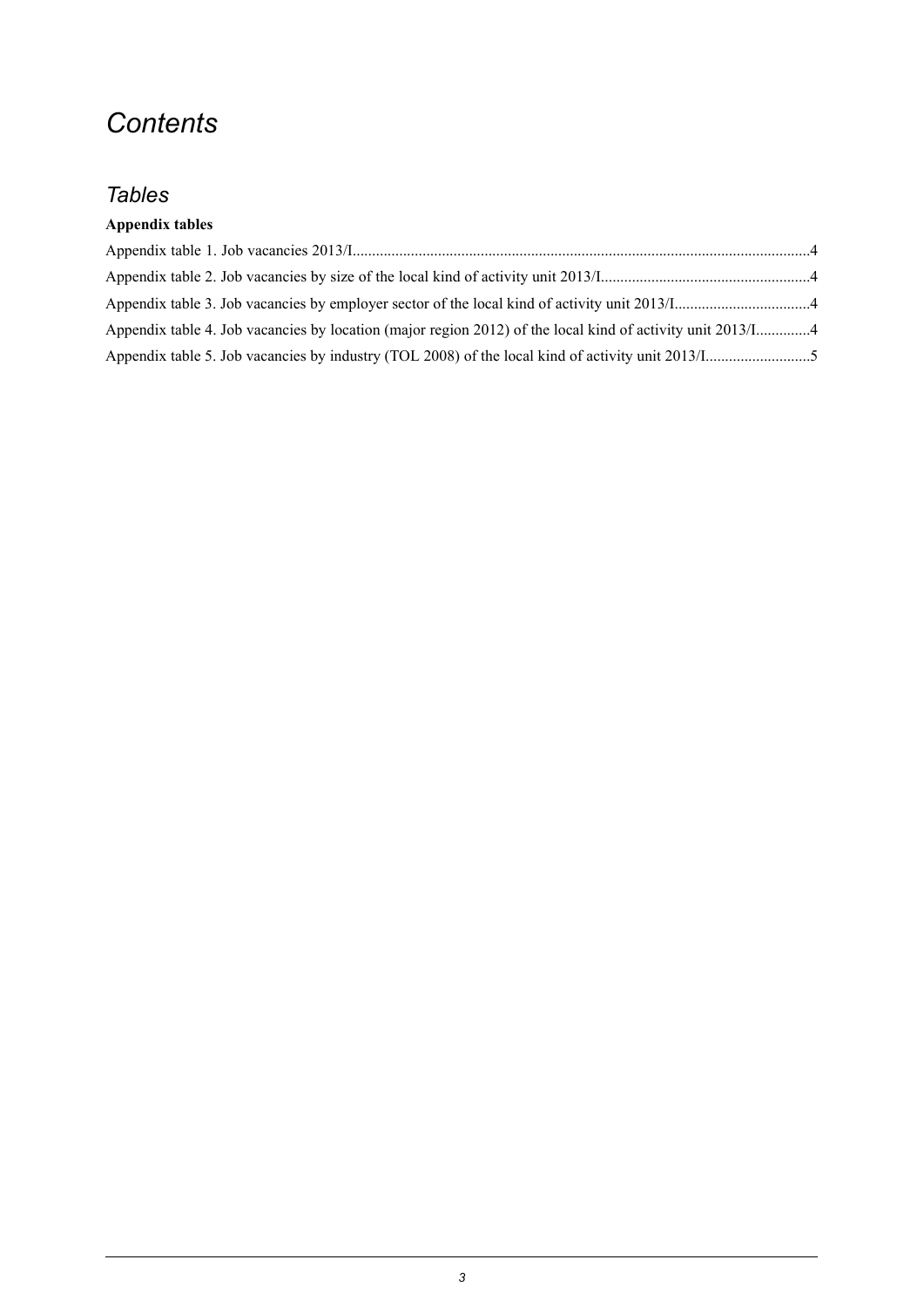## *Appendix tables*

#### <span id="page-3-0"></span>**Appendix table 1. Job vacancies 2013/I**

|               | Year/Quarter |  |
|---------------|--------------|--|
|               | 2013/        |  |
| Job vacancies |              |  |
| Total         | 45 300       |  |
| Unoccupied    | 19 900       |  |
| Part-time     | 13400        |  |
| Fixed term    | 26 600       |  |
| Hard to Fill  | 14 300       |  |

#### <span id="page-3-1"></span>**Appendix table 2. Job vacancies by size of the local kind of activity unit 2013/I**

|               | Year/Quarter |
|---------------|--------------|
|               | 2013/1       |
| Employees     |              |
| Total         | 45 300       |
| 1-4 persons   | 9 0 0 0      |
| 5-9 persons   | 6 600        |
| 10-49 persons | 13 400       |
| 50 or more    | 16 200       |

#### <span id="page-3-2"></span>**Appendix table 3. Job vacancies by employer sector of the local kind of activity unit 2013/I**

|                         | Year/Quarter |  |
|-------------------------|--------------|--|
|                         | 2013/        |  |
| Employer                |              |  |
| Total                   | 45 300       |  |
| Private enterprise      | 33 500       |  |
| Local Government        | 6 200        |  |
| Central Government      | 700          |  |
| Non-Profit Organization | 3 300        |  |
| Other                   | 1 600        |  |

<span id="page-3-3"></span>**Appendix table 4. Job vacancies by location (major region 2012) of the local kind of activity unit 2013/I**

|                              | Year/Quarter |
|------------------------------|--------------|
|                              | 2013/        |
| Major region                 |              |
| Total                        | 45 300       |
| Helsinki-Uusimaa             | 14 800       |
| Southern Finland             | 9 000        |
| Western Finland              | 13 100       |
| Northern and Eastern Finland | 7 700        |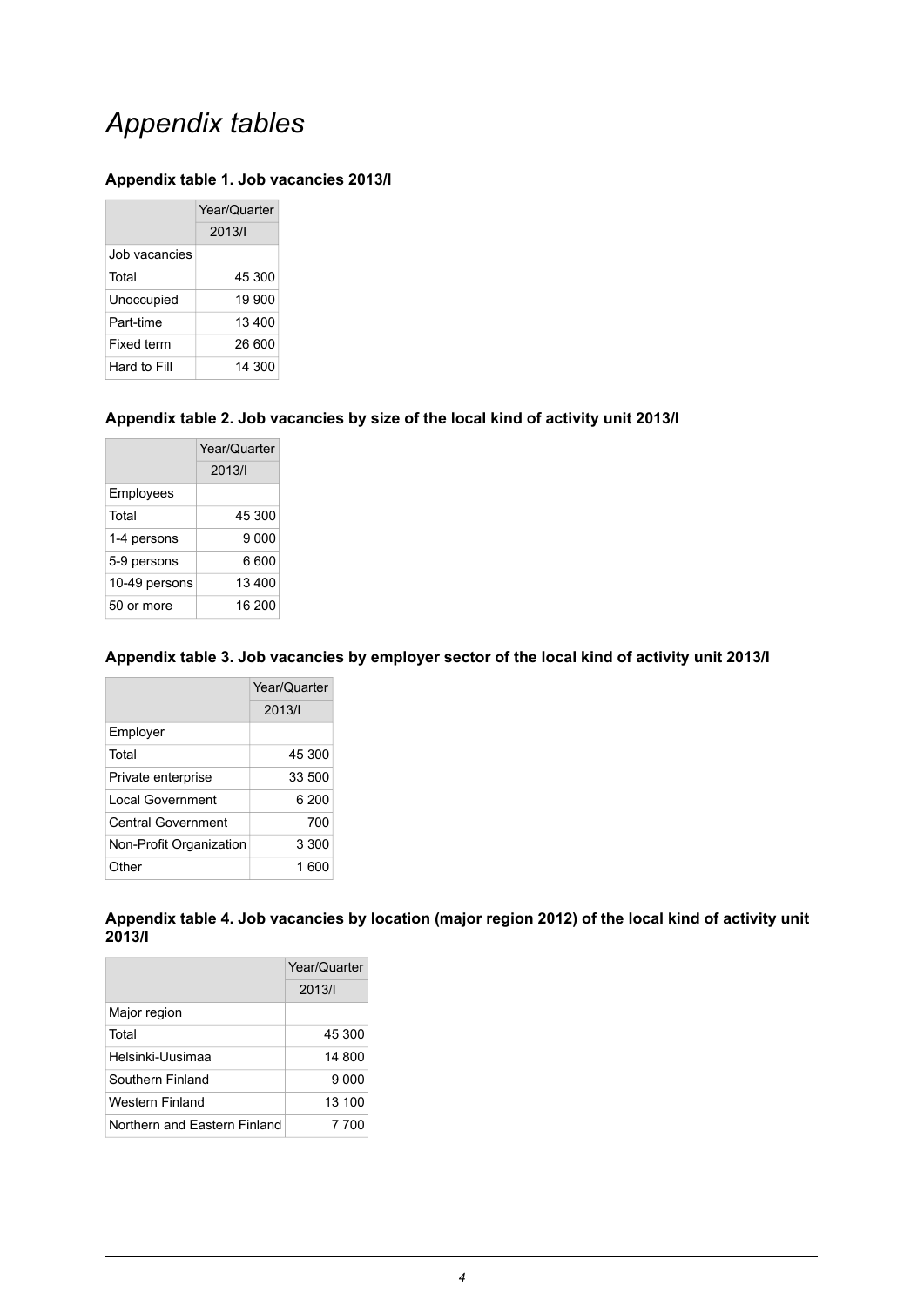### <span id="page-4-0"></span>**Appendix table 5. Job vacancies by industry (TOL 2008) of the local kind of activity unit 2013/I**

|                                                                                                               | Year/Quarter |
|---------------------------------------------------------------------------------------------------------------|--------------|
|                                                                                                               | 2013/1       |
| Industry (TOL 2008)                                                                                           |              |
| Total                                                                                                         | 45 300       |
| A Agriculture, forestry and fishing (01–03)                                                                   | 1 0 0 0      |
| B-E Manufacturing; Mining and quarrying and other industry (05–39)                                            | 6900         |
| F Construction (41–43)                                                                                        | 2000         |
| G-I Wholesale and retail trade; Transportation and storage; Accommodation and food service (45–56)            | 11 800       |
| J Information and communication (58–63)                                                                       | 2 2 0 0      |
| K.L Financial and insurance activities: Real estate activities (64–68)                                        | 1 100        |
| M, N Professional, scientific and technical activities; Administrative and support service activities (69–82) | 8800         |
| O-Q Public administration; Education, Human health and social work activities (84–88)                         | 9600         |
| R.S Other service activities (90–96)                                                                          | 1800         |